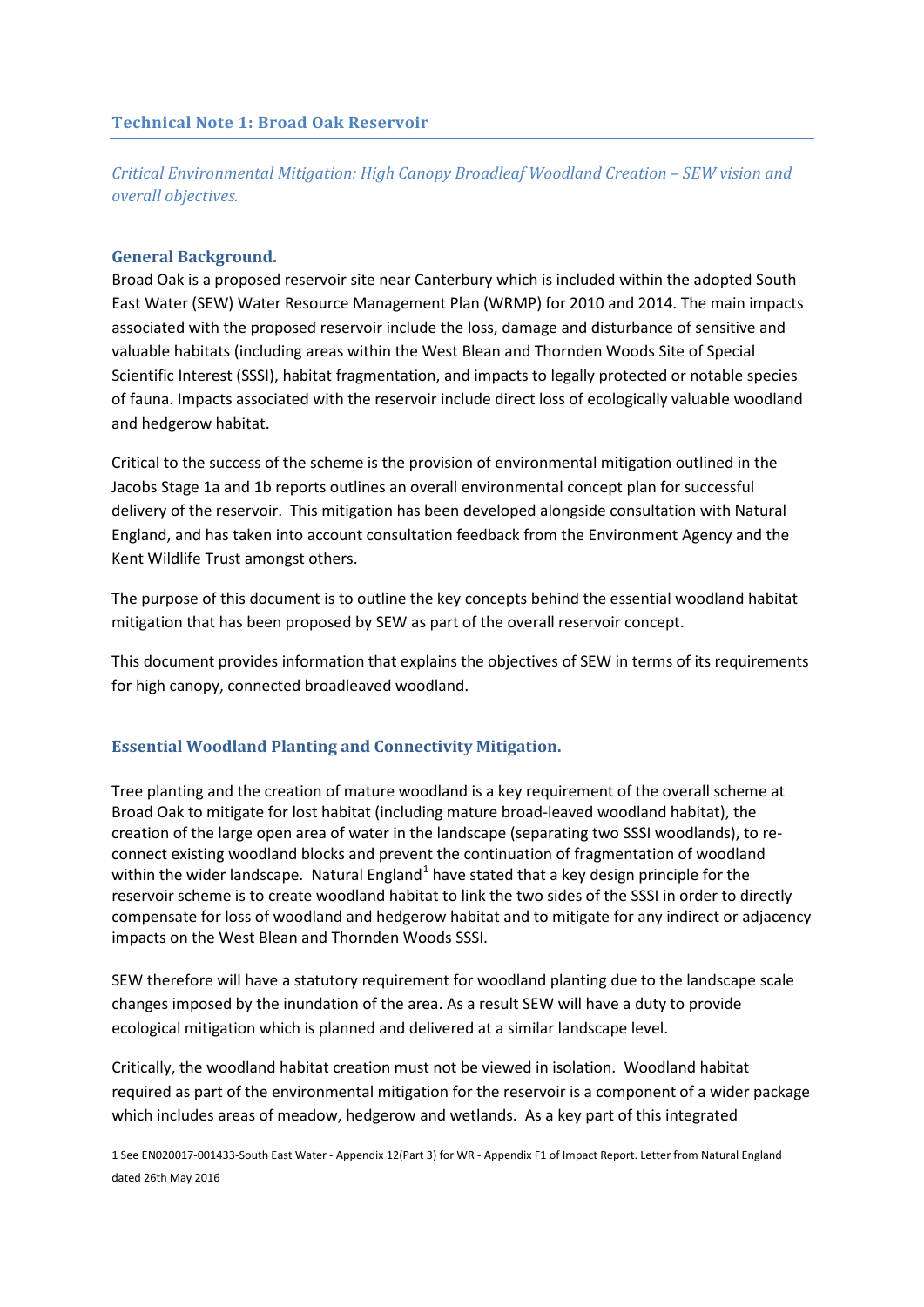landscape-scale and multi-functional package, woodland habitat creation is therefore required to meet the following objectives:

- Directly replacing inundated woodland, trees and hedgerows.
- Ensuring that remaining habitat features are not fragmented through providing a link and connectivity within the wider landscape. Given the surrounding habitat types in the landscape, and taking into account the wooded nature of the Blean, this connectivity is bestdelivered through mature woodland.
- Providing a replacement riparian corridor which is of at least equal ecological value to that currently supported by the Sarre Penn (which currently flows beneath a mature tree canopy). Mature woodland associated directly with the riparian corridor is essential in order to provide critical shading and provision of physical habitat structure and woody debris to the river diversion and fish pass to ensure that the river's Water Framework Directive (WFD) status does not deteriorate<sup>[2](#page-1-0)</sup>.
- Mature and high canopy woodland provides a key screening function for reservoir structures such as the dam wall and treatment works. Strategically placed woodland and shelter belts have been designed to intercept undesirable local and long views.
- Woodland habitat creation has also been designed to ensure the quality and character of the landscape is retained, including through conserving and reinforcing traditional hedgerow and shelterbelt patterns close to the Broad Oak settlement.
- A key aim of the environmental mitigation associated with the reservoir is to create a landscape requiring minimal intervention. This will result in maximum value in terms of the 'naturalness' of the eventual mature habitats and takes into account the economic aspect of sustainability through reducing future management costs.
- To improve the overall amenity value of the Reservoir site to support the proposed significant recreational benefits it can offer.

*In summary, the overall design vision is for large uninterrupted blocks of tree planting that can be allowed to develop into complex ecologically rich mature woodland. This provides a cost-effective and sustainable multifunctional solution for both ecological and landscape and visual impacts from the proposed reservoir (in addition to providing a wide range of ecosystem services such as flood risk reduction, carbon sequestration, soil protection, a resource for human wellness and education).*

## *Local context? – Why woodland habitat?*

The area known as 'The Blean' is dominated by ancient woodland or ancient replanted woodland. The Blean is one of the biggest complexes of ancient semi-natural woodland (ASNW) in England, with much of it designated as National Nature Reservoir (NNR), SSSI and Local Wildlife Site (LWS). The most densely wooded landscapes correspond to poorer soil, although the perimeter areas have been cleared for agriculture. The acid soil conditions support a significant area of dense heathy woodland, much of which is managed as hornbeam and chestnut coppice. Within the woodland matrix are important areas of heathland, acid grassland and bog, as well as small areas of neutral grassland. Other landscape features include small pastures within the woodland, wet-fenced pastures on the coastal strip and hedged farmland on the lower slopes. The woods support a large

<span id="page-1-0"></span><sup>2</sup> See separate technical note. Broad Oak reservoir. Essential Mitigation: Sarre Penn Diversion. **.**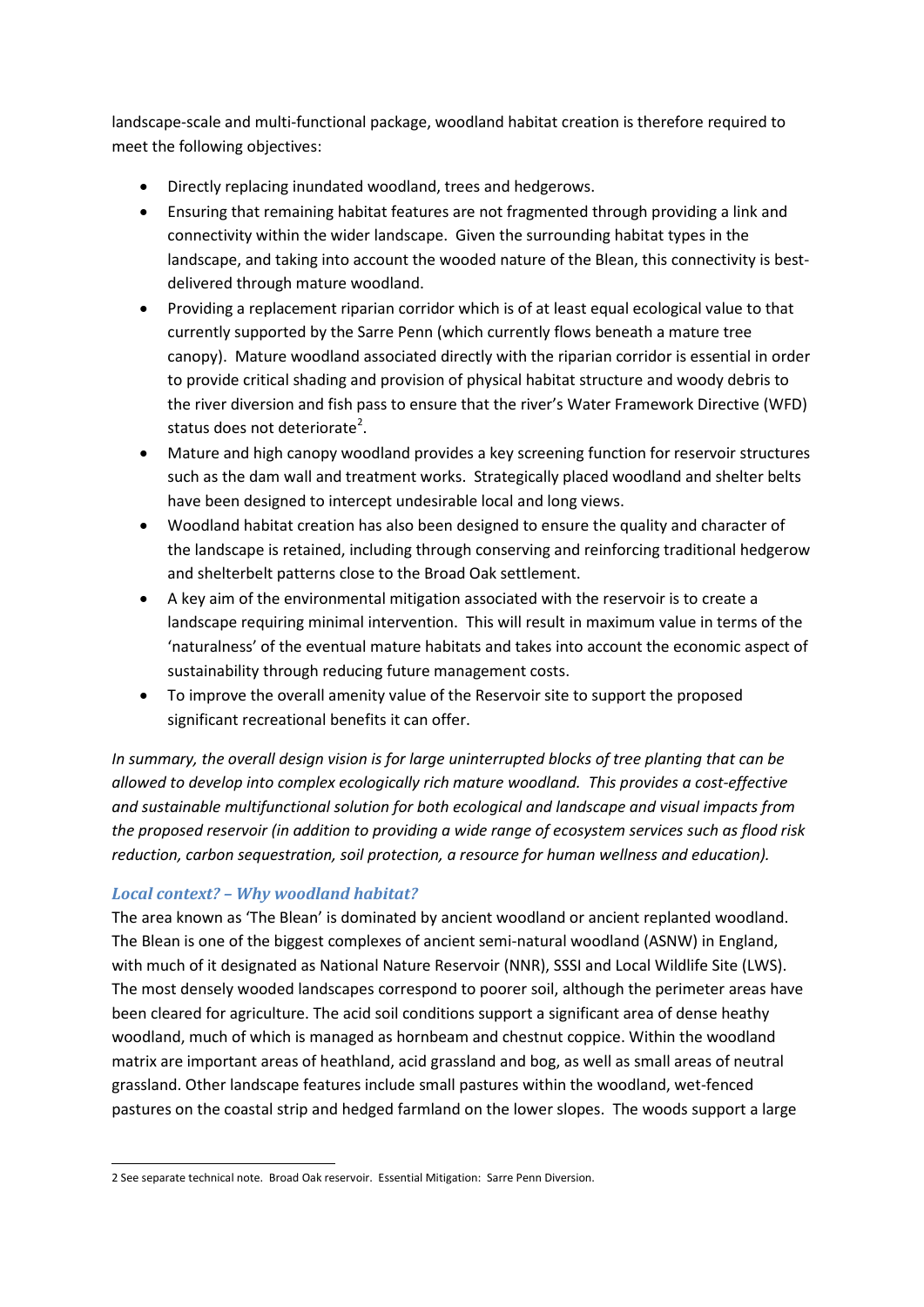assemblage of rare invertebrates (including heath fritillary), and are well known for their woodland bird populations. Bat populations are also important.

This matrix of ancient semi natural woodland includes West Blean and Thornden Woods SSSI, located in close proximity to the Reservoir site, which comprises semi-natural broad-leaved woodland and ancient replanted woodland. The SSSI wraps around the Reservoir site to the North West, north and north east.

The Reservoir site and associated mitigation land are located entirely within the Blean Biodiversity Opportunity Area (BOA) (see Figure 1). The BOA maps can be seen as a spatial reflection of the Kent Biodiversity Strategy. They indicate where the delivery of Kent Biodiversity Strategy targets should be focused in order to secure the maximum biodiversity benefits. The BOA maps also show where the greatest gains can be made from habitat enhancement, restoration and recreation, as these areas offer the best opportunities for establishing large habitat areas and/or networks of wildlife habitats. The BOA statement documents provide guidance on the conservation priorities which should be adopted in each area.



## **Figure 1. The Blean Biodiversity Opportunity Area. Taken from http://www.kentbap.org.uk/images/uploads/BOAs\_The\_Blean.pdf**

 $\overline{a}$ 

One of the key overarching targets of the Blean BOA is to '*Enhance and reconnect woodland to create a very extensive block of habitat, particularly through the maintenance and restoration of existing coppice management*. [3](#page-2-0) ' As such, and as confirmed by Natural England, creation of

<span id="page-2-0"></span><sup>&</sup>lt;sup>3</sup> It is important to note the exact wording with respect to coppice management as this text refers specifically to **established woodland**. 'Maintenance' means continuation of a coppice rotation where this has already been established.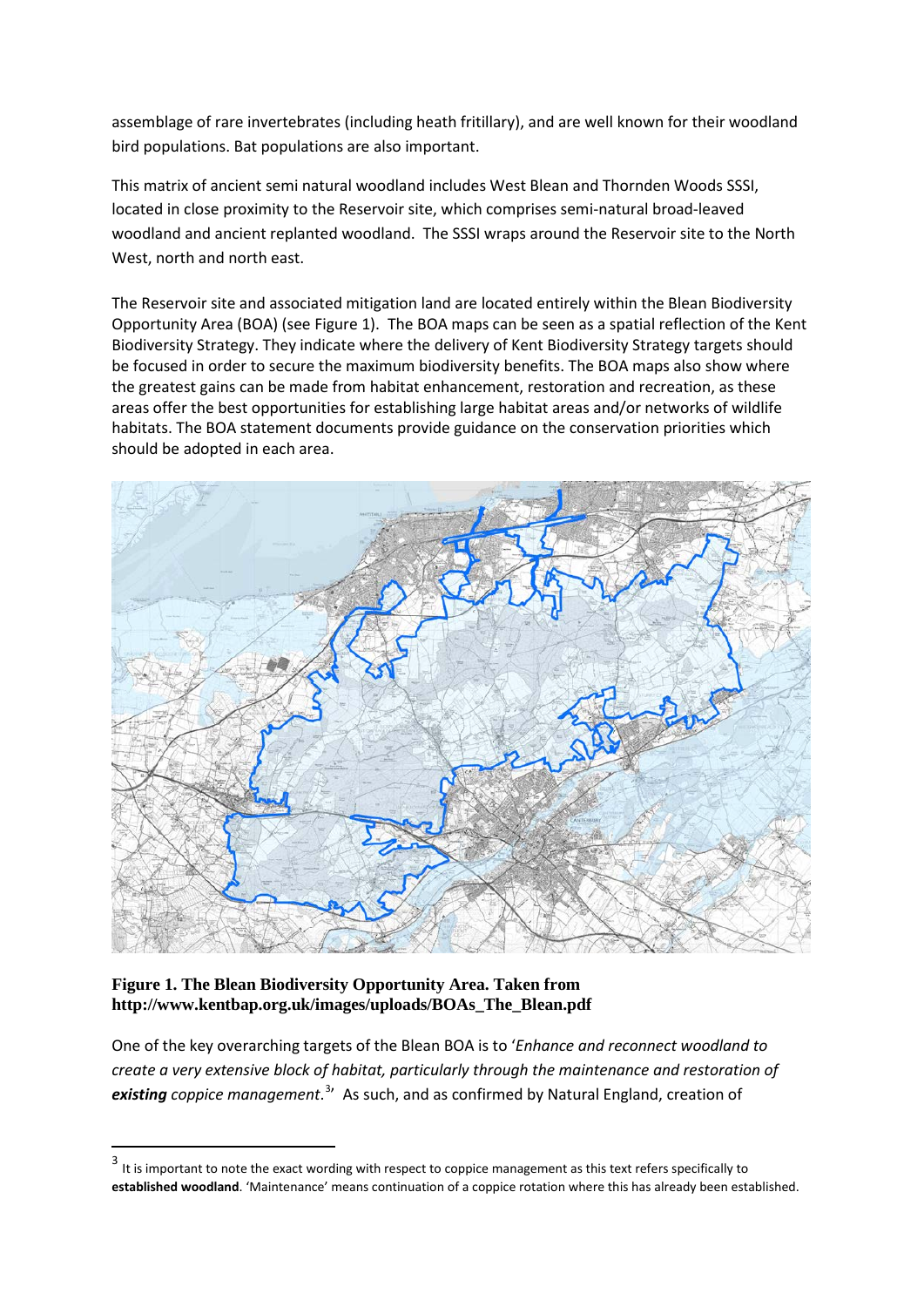connecting woodland habitat as a main plank of the mitigation associated with the Reservoir is entirely consistent with overarching biodiversity objectives for the Blean as a whole, as well as statutory objectives to conserve and enhance the special features of the West Blean and Thornden Woods SSSI.

It should be noted that the woodlands in the Blean actually comprise a diverse mosaic of different woodland types ranging from high forest to single species coppice (sweet chestnut and birch) to mixed coppice to coppice with standards to conifer plantation. The citation for West Blean and Thornden Woods SSSI acknowledges that the SSSI supports a range of woodland types range coppiced sweet chestnut and birch, through coppice-with-standard to high forest dominated by sessile oak and beech. Peripheral areas of more mixed coppice include hornbeam, ash, hazel and field maple. The high forest is characterised by a diverse shrub layer with many species typical of ancient woodlands including wild service tree, midland hawthorn, wild crab-apple and butcher's broom.

The citation also recognises that many of the notable species that have been found here are associated with the early stages of the coppice cycle and with other open areas in woodland such as the heath fritillary butterfly, the nationally scarce lead coloured pug moth, the pearl bordered fritillary butterfly and a nationally rare ladybird.

However, critically, the citation recognises that much of the conservation value has arisen due to the diversity of age structures and woodland habitat types rather than the presence of early stage coppice *per se*. For example, the wide range of woodland habitat types present within the site supports an exceptional diversity of birds, and the site has well-established breeding populations of many of the scarcer bird species found in the area.

Kent Wildlife Trust (KWT) now manage a large percentage (490 ha) of West Blean and Thornden Woods SSSI. When the reserve was purchased in 2003, nearly 40% was conifer plantation, 35% was planted sweet chestnut coppice and only about 25% was native broadleaved woodland. KWT is now working to remove the conifers and allow natural regeneration of native species and habitats. This management approach recognises that there is plentiful intensive short-term coppice in the landscape: but it is natural high canopy forest that is in short supply and which KWT aim to restore. High canopy (with associated vertical structure and dead wood microhabitats) is therefore a feature in short supply within the wooded landscape.

## *What habitat features are associated with the most biodiverse woodlands?*

 $\overline{a}$ 

In order to select the eventual optimal management system for a woodland, it is necessary to identify those features which are important for biodiversity and that need to be provided in the habitat to fulfil overarching nature conservation objectives (including for specific species). As a general rule, woodlands which are mature and present both a combination of diverse age structure and diverse physical structure (e.g. lower plants such as mosses and liverworts, a rich ground flora, an understorey of saplings and shrubs, young trees, a high canopy layer of mature trees, together with standing and fallen deadwood) create a wide range of micro-habitats and micro-climates. For

'Restoration' means re-commencing coppice operations in neglected stands of established woodland i.e. where woodland was formerly managed as part of a coppice rotation, but this management has ceased in recent decades.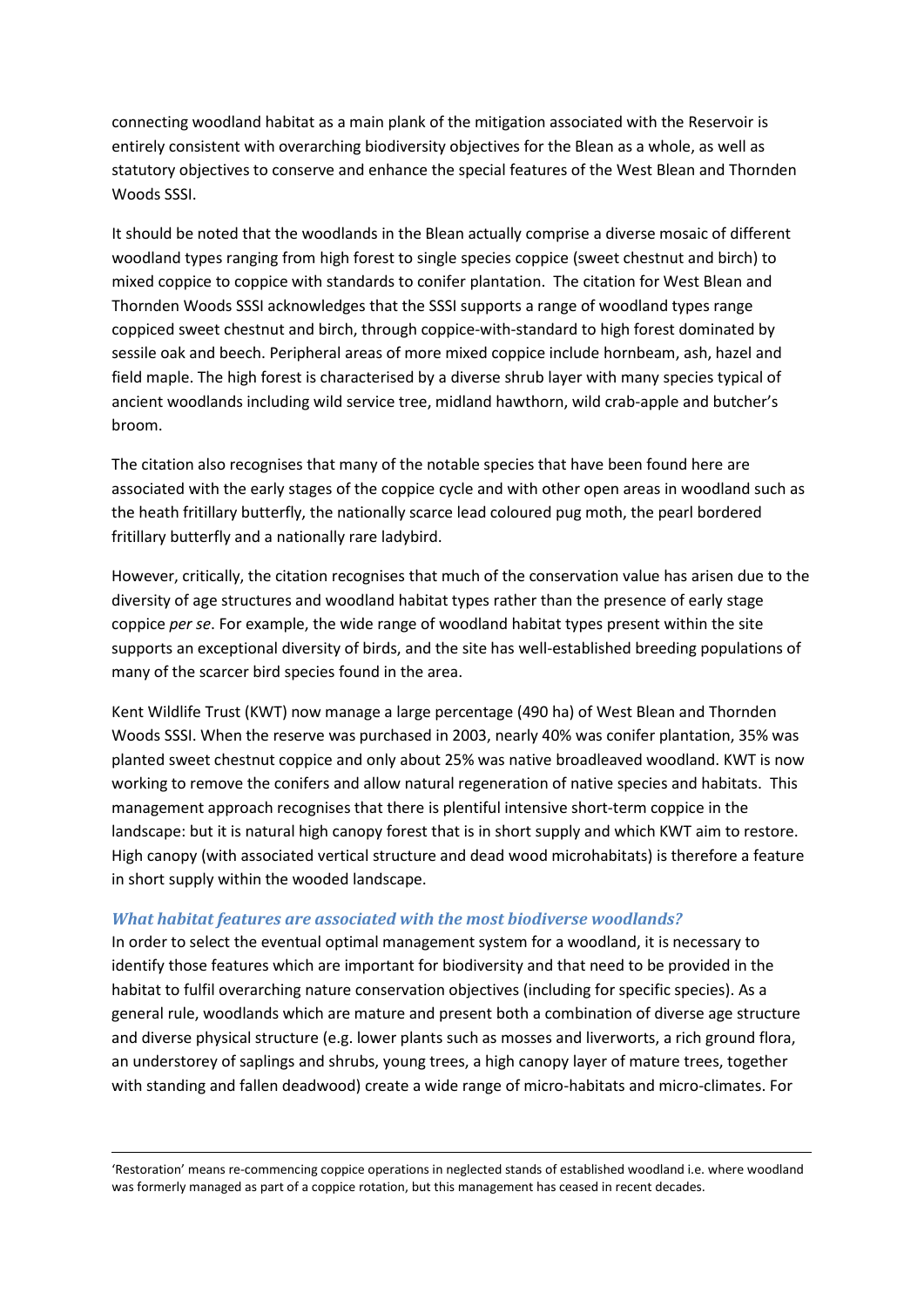this reason they tend to have more biodiversity and are more resilient to long term change (e.g. from the climate).

The concept at Broad Oak is to create a high canopy and structurally diverse woodland. This will give the woodland a distinct vertical structure and over time will provide a broad age-range of species throughout the wood, from saplings to veteran trees . Therefore, high canopy woodland has far more in built structure (i.e. vertical and horizontal structure along with age) than short rotational coppice woodland. High canopy woodlands are composed of a variety of plants of differing heights. There are four key habitats or layers which promote diversity within high canopy woodland.

At ground level, there is a **Ground Layer**. This layer with minimal intervention promotes the development of a diverse ground flora, and, over time mosses, bryophytes, lichens and fungi.

The second layer is the **Field Layer**. This layer supports plant species such as ferns, wildflowers and grasses.

The third layer is the woodland understorey or **Shrub Layer**. This layer is dominated by younger more dominant plant species and/or smaller trees and shrubs such as hawthorn, hazel, crab apple and holly. This layer has trees of varying ages, which generally admit enough light to permit the development of a field and ground layer.

The fourth and final layer is the **Canopy Layer**. This layer is dominated by the older and taller tree species such as Oak and Ash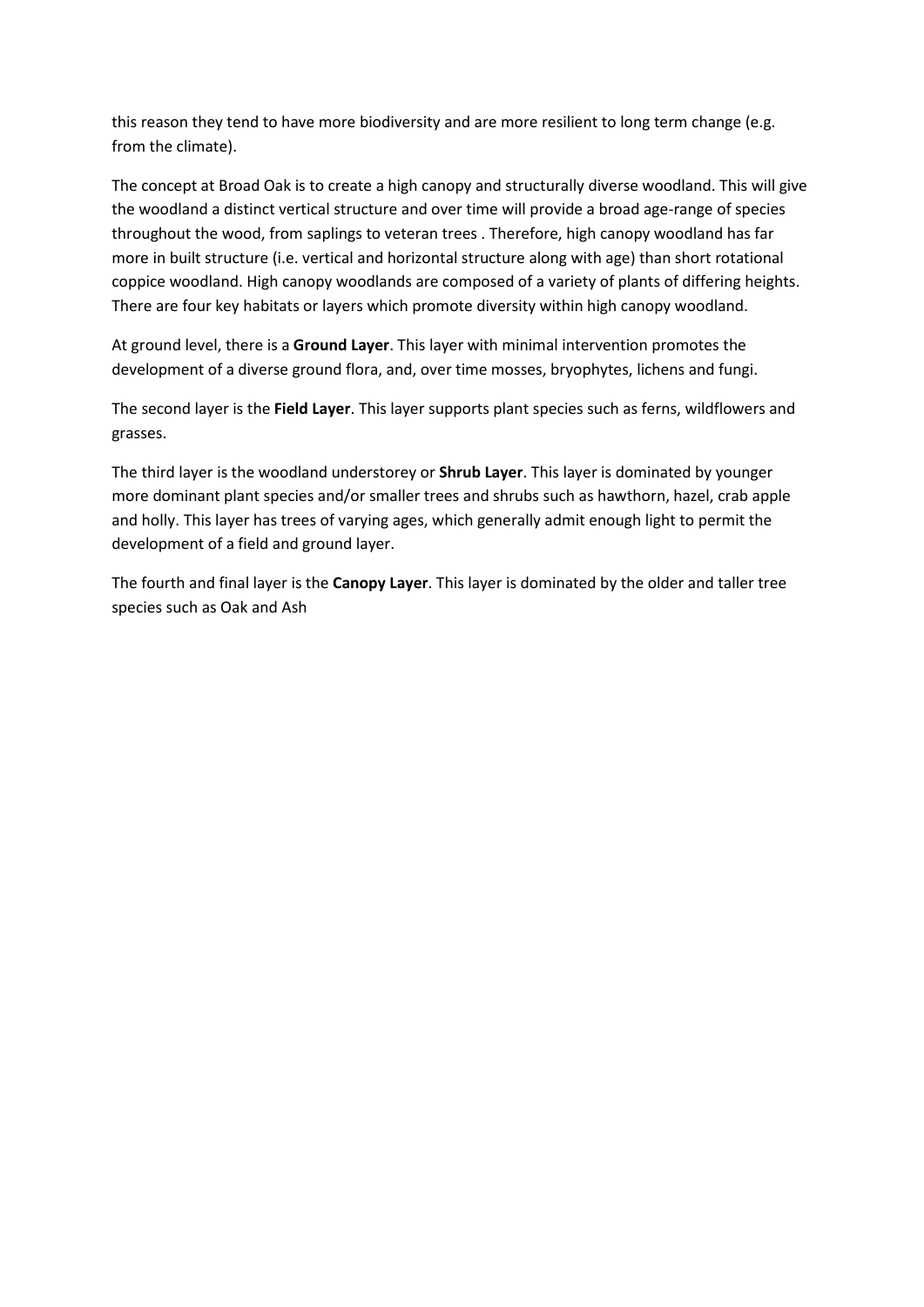## **Figure 2. High canopy woodland**



It can be seen that high canopy woodland has much more vertical and age structure to it and will contain more deadwood whether as dead standing trees or fallen trees or rotting boughs attached to living trees or scattered across the woodland floor. This structure enables a wide variety of flora and fauna to flourish within the woodland structure. For example a variety of fungi will live on the forest floor, wood boring insects will live in the dead wood, birds such as woodpeckers and nuthatches will feed on these insects, and in turn the rot holes in mature veteran trees will be good for bird nesting and as bat roost sites.

Micro- habitats typically present in biodiverse high canopy woodland include: standing and lying deadwood, damp and shady areas, sunny, sheltered glades, scrub, ponds, standards (single stem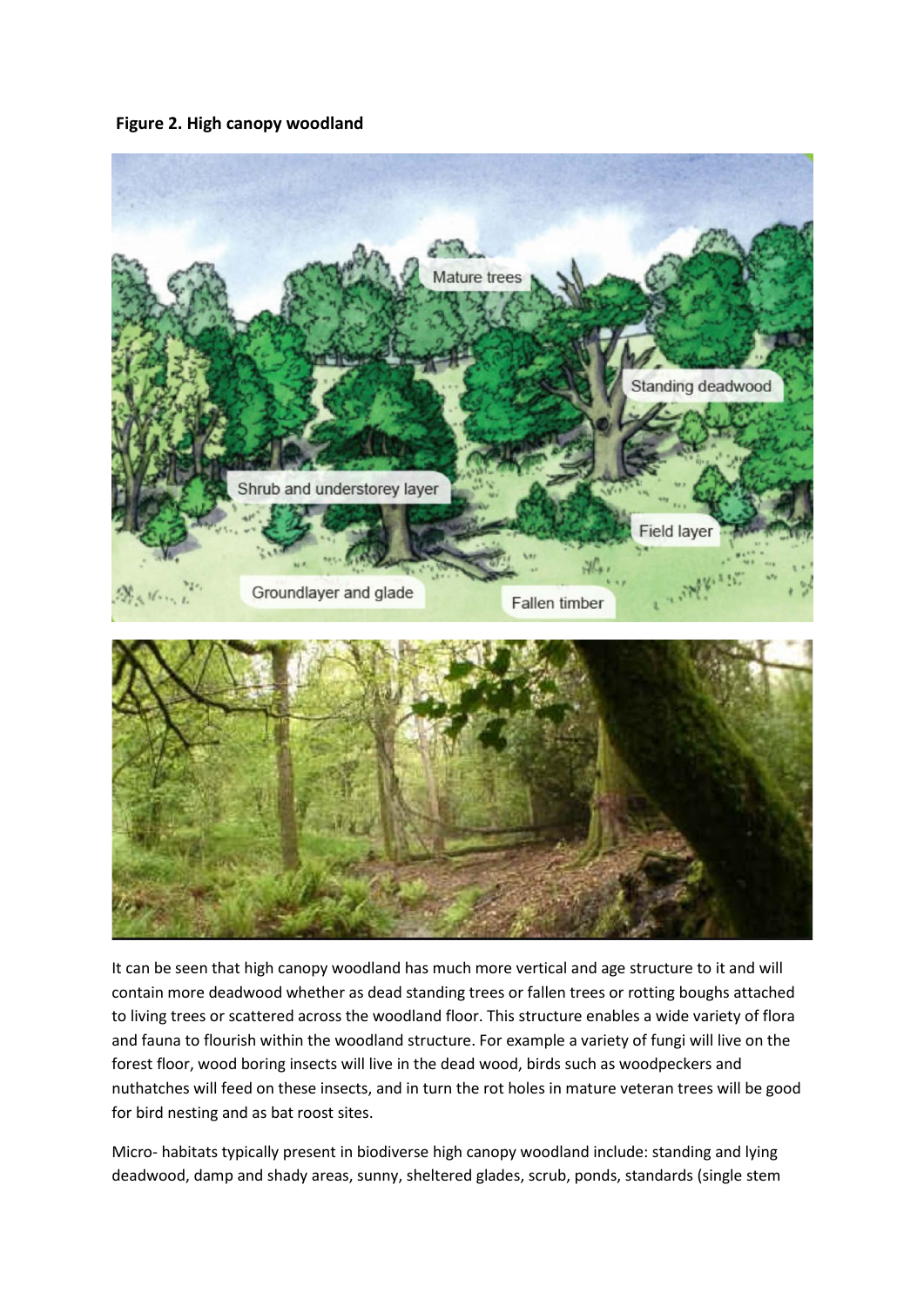trees or timber trees as they are sometimes known), veteran trees, pollards and coppice stools. The term woodland 'mosaic' refers to this variety of different habitats and stages of growth within the woodland: a diverse mosaic of these different micro-habitats is required to support the widest possible range of species. Woodland planting at Broad Oak has therefore been designed to provide small open glades and connecting hedgerows to create small pockets of open and sheltered habitat structure as a mosaic in the overall woodland matrix. In this way a variety of habitat conditions will be provided which will enable biological diversity to flourish, whilst ensuring that the site supports and furthers the ecological requirements within its setting.

# *What does a woodland in poor condition look like with lower value for biodiversity?*

A recent publication by Plantlife*[4](#page-6-0)* outlines the reasons for the decline in characteristic woodland species such as birds, butterflies and plants. The publication summarises the characteristics exhibited by woodlands in poor condition and with a relatively low value for biodiversity as follows:

- Many woodlands in poor condition comprise 'mono-cultures' with very little diversity of species and age structure. Such even-aged, single species stands would include intensivelymanaged short rotation coppice.
- Woodlands in poor condition are often dark, overgrown and quiet with little light filtering through the dense closed canopy, resulting in a sparse ground flora dominated by a few common species. These conditions are indicative of a lack of, or under, management.
- Woodlands in poor conditions are typically overgrown with nettles and brambles, indicating high levels of nutrients.
- Many woodlands are over-grazed by deer, resulting in 'hollowing-out' of the sub-canopy and removing the multi-layered age structure. It should be noted that deer grazing is not currently a significant problem associated with the Blean $^9$ .
- Woodland in poor condition exhibits an absence of any other habitats or microhabitats e.g. grassland, water bodies, standing or fallen deadwood. In particular, such woodland lacks open areas such as glades and rides.

These are essentially the characteristics which need to be avoided within the eventual connectivity and riparian woodland habitats to be created by SEW as part of the mitigation associated with the Reservoir.

## *Solution adopted to achieve multi-functional objectives for southern corridor*

The southern corridor selected by SEW for its proposed high canopy woodland planting has a narrow area of land which is not currently wooded. In this area SEW has selected a fully functioning high woodland creation instead of coppicing. The key reason for this is that under SEW ownership, there is land to the north and west of the proposed reservoir which has existing woodland which in parts is ancient and would benefit more from coppicing which would not be appropriate for a newly planted woodland in the first 20 years of its life.

In order to achieve the required objectives outlined above, broadleaf high canopy woodland is proposed. This is recognised as supporting a high level of biodiversity, and therefore the aim of South East Water's mitigation work will be to create 'high forest or high canopy' woodland. High

 $\overline{a}$ 

<span id="page-6-0"></span><sup>4</sup> Plantlife (2011). Forestry Recommissioned: Bringing England's woodlands back to life. Plantlife, Salisbury.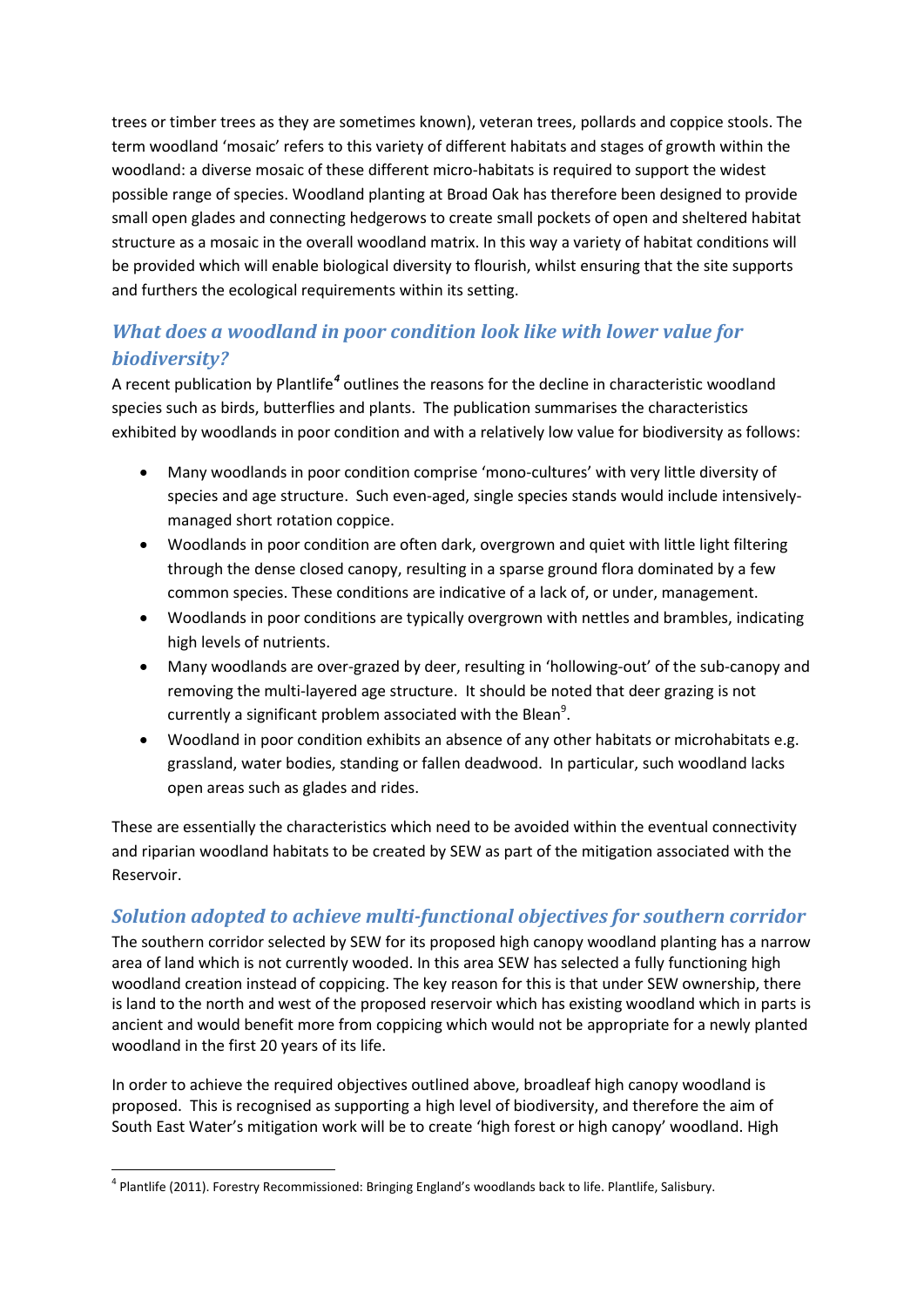canopy woodland in good condition typically has much more structure to it and as a result the plant layers in these woodlands will influence the distribution of animals within the woodland.

Overall, the key objectives for the woodland when it is fully established are as follows:

- *Woodland with a varied structural diversity (measured by species-richness and % cover in ground, field, understorey and canopy)*
- *Plentiful standing and fallen deadwood*
- *Presence of a diverse woodland mosaic with open areas in the form of glades and rides.*

The key target species for the high canopy woodland will be<sup>[5](#page-7-0)</sup>:

- Breeding birds known to be associated with mature woodland with plentiful deadwood e.g. lesser spotted woodpecker and marsh tit.
- Breeding bat assemblage, including scarce woodland species such as barbastelle bat.
- Invertebrates associated with mature woodland and deadwood, such as rare invertebrates (e.g. notable species which have been recorded as associated with these habitat types in Cole Wood immediately to the north of the reservoir).
- Diverse assemblages of higher plants (including ferns), fungi, bryophytes and lichens.

# *What do we mean by Broadleaf Woodland Planting to create a Continuous Woodland Corridor?*

When designing new woodland to meet the objectives listed above, it is important that the wider landscape character is considered and that the species mix is appropriate to the local area. If woodland is carefully managed and designed from the beginning it will start to develop a natural character and in time will acquire a high ecological and landscape value. This is particularly the case where new woodland planting connects into areas of ancient woodland (as is the case at Broad Oak).

In the first instance, it is essential to carefully consider the appropriate species to be planted as well as the overall planting design and densities. When selecting appropriate tree species, the following factors must be taken into account<sup>[6](#page-7-1)</sup>:

- What species are present and characteristic of the surrounding landscape;
- What is the desired end woodland vegetation community;
- What soil conditions prevail in the area;
- Trees and shrubs to be planted must be of 'native origin'<sup>[7](#page-7-2)</sup> in order to avoid potential impacts to the adjacent SSSI such as hybridisation, introduction of disease and invasive species, or

<span id="page-7-0"></span><sup>5</sup> Note that a range of additional species will be targeted in association with the riparian woodland e.g. important assemblages of craneflies typically associated with mature alders – see the separate Sarre Penn Technical note. 6 In full accordance with industry guidelines such as: Flora Locale (2005): Planting with wildlife in mind: Designing and planning a project; and Society for Ecological Restoration, Science and Policy Working Group (Version 2) (2004). SER International Primer on Ecological Restoration<br><sup>7</sup> As defined in: Flora Locale (2012). Code of practice for collectors, growers, and suppliers of native flora. Planting with  $\overline{a}$ 

<span id="page-7-2"></span><span id="page-7-1"></span>wildlife in mind: '*A plant of native origin is one whose genetic makeup has been inherited from and which is representative of plants which still grow in the wild….. Native Origin is: The location of a wild (unplanted) native plant community (in which a stand of native plants grow) or from which a native plant was originally introduced; and the place where the parent wild plants grow or grew (e.g. where a cutting of Grey Sallow was taken from to grow in a nursery).'*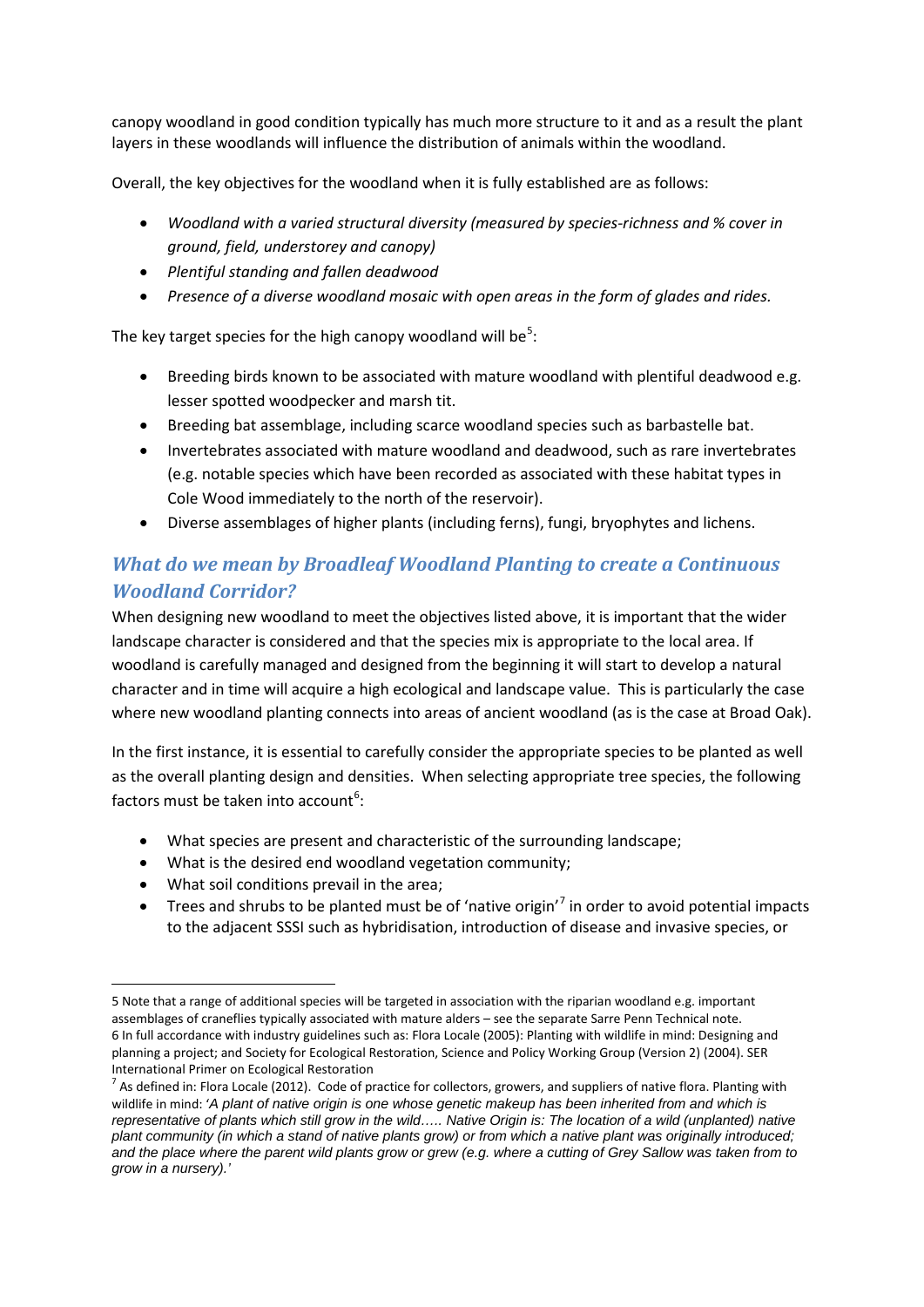domination by unwanted species. The planting design must therefore also take into account sourcing i.e. availability of whips that are of proven 'native origin'.

The planting design must also reflect the future (realistic) management (including consideration of annual budget) and land use objectives for the site. The end woodland vegetation community, and therefore the choice of species to be planted, relies on the long-term management system proposed for the woodland. This is discussed further below and is explored in more detail within a second technical note (TN2) that has been prepared and submitted by SEW. It is SEWs view that its planting strategy is not a realistic outcome with the RCP in place.

In terms of the planting for the corridor to the south of the reservoir, the range of factors influencing species selection includes the following:

- 1. **Soil conditions:** soils associated with the southern Reservoir corridor, including the Sarre Penn diversion channel include<sup>[8](#page-8-0)</sup>: 1) the Parkgate Association (841e) which comprises deep stoneless silty soils, typical argillic greys and glee cargillic brown earths, soils are affected by seasonally high groundwater and are seasonally waterlogged; and 2) the Wickham 4 Association (103) which comprises seasonally waterlogged soil with slowly permeable subsurface horizons. Soils are typically stagnogley, fine loamy or fine silty over clayey and with grey and ocherous mottles throughout. These soils are typically waterlogged for long periods. The slowly permeable clayey subsoil and moisture retentive surface horizons lead to poor water infiltration and rapid runoff. As such, planting for both the wet woodland and the 'connectivity' woodland will need to select species which are able to tolerate seasonal waterlogging and heavy clay soils. The water table is expected to be particularly high in association with areas of riparian wet woodland, which will be waterlogged for long periods of time.
- 2. **Locally prevalent woodland communities and typical tree species.** The most suitable mature woodland vegetation community typical of the locality for the drier (albeit still seasonally waterlogged) soils would comprise W[10](#page-8-2)b (as defined in Rodwell *et al* [1[9](#page-8-1)91]<sup>9</sup>, <sup>10</sup>). This is a community of base-poor brown earths mainly in the lowlands of southern Britain. The W10b sub-community is more common on winter or spring waterlogged soils on the heavier clays, e.g. on waterlogged plateaus and in hollows. Tree species associated with this sub-community are also characteristic of those recorded in the surrounding landscape and within the West Blean and Thornden Woods SSSI, most importantly, pedunculate oak*,* which should be the dominant species in the canopy*.* Other characteristic species include silver birch*,* and hazel with hawthorn*,* sweet chestnut*,* hornbeam and small-leaved lime locally prominent*.* Other species present at low frequencies include beech*,* holly*,* wild cherry*,* wild service and crab apple*.*

The most suitable vegetation type for the wettest soils adjacent to the Sarre Penn diversion channel would comprise W6a or b (Rodwell *et al,* 1991). These wet woodland subcommunities are characteristic of situations where naturally eutrophic mineral soils are

**.** 

<span id="page-8-0"></span><sup>8</sup> Data obtained from: Soil Survey of England and Wales: Soils and their Use in South East England. Soil Survey of England and Wales. Bulletin no. 15. 1984

<span id="page-8-1"></span><sup>9</sup> Rodwell, J S (ed.) (1991) British Plant Communities. Volume 1. Woodlands and scrub. Cambridge University Press, Cambridge.

<span id="page-8-2"></span><sup>10</sup> South East Water: Broad Oak/ Blean Woodland Management Plan 2012 – 2017.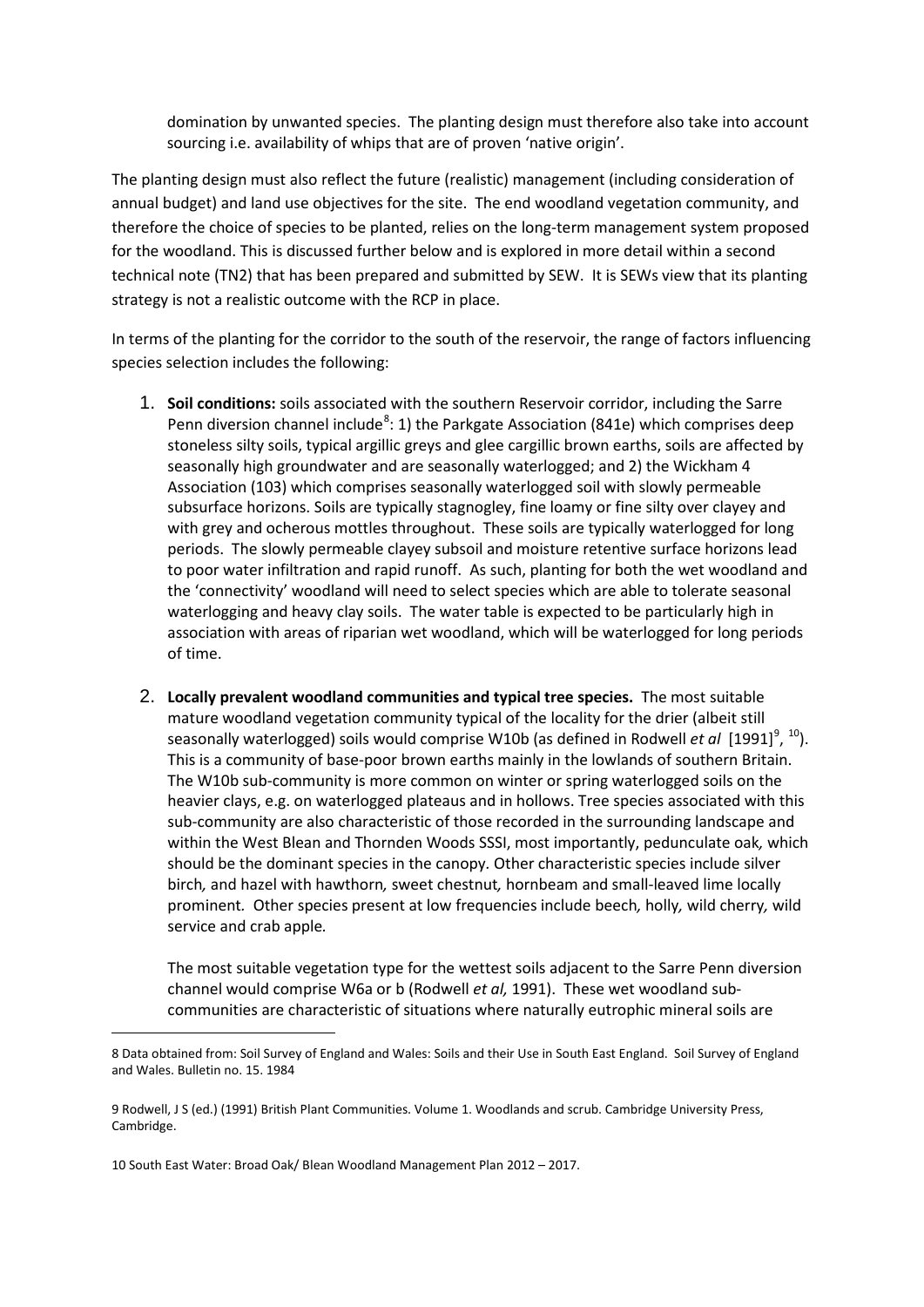developing by the deposition of rich particulate matter in the slacker reaches of rivers and on flood-plains. The prevalent tree species in the canopy would be alder and/ or crack willow. Other typical species would include grey willow and elder*.*

The majority of the species referred to above have factored within the planting lists compiled by SEW for the reservoir mitigation. Importantly, the relative frequencies of each species have also been taken into account within the planting design (e.g. the drier woodland would be dominated by pedunculate oak).

The careful design of the planting layout is also important in order to establish structurally-diverse woodland (e.g. grouping canopy species in clumps with a variety of spacing; planting understorey species in patches throughout; and incorporating glades and rides from the outset – see also below). This will be an important factor in the final detailed design of the new woodlands.

Once trees have been planted, then the selected management system needs to be applied. By managing the planted woodland in the correct manner (minimal intervention) it will be possible for the new woodland habitat to develop some of the characteristics of the neighbouring ancient seminatural woodland. Rich flora and fauna can develop through lack of disturbance and interference. The encouragement of forms of management which maintain and enhance the special characteristics of semi-natural woodland will work to ensure that this is the case. Further information on why SEW have selected this management model for the woodland has been provided below.

## *Woodland management*

As explained in the previous sections, once planted trees and shrubs have established, the management of the woodland for the long-term is important to get right in order to ensure the habitat will have value for wildlife.

There are many different ways in which broadleaved woodland can be managed to conserve its value for wildlife. As outlined above, a diverse woodland structure, with open space, a dense understory, and a more mature overstory is important. A range of ages and species within and between stands is desirable. Some dead and decaying wood, such as fallen logs, can provide habitats for fungi and invertebrates. Both temporary and permanent open spaces benefit groups of invertebrates such as butterflies.

In nature, woods are constantly being shaped by natural processes and disturbances such as windthrow, fire, flooding, pests and diseases, and grazing by deer and other animals. These events continually create gaps in the canopy, allowing space for natural regeneration to occur and for the development, over time, of a multi-aged canopy mosaic at various scales and densities. The problem with the small woods dominating the British landscape is that they are too size-limited to sustain a naturalistic disturbance regime – that is, the disturbance events may not happen or conversely, a relatively small disturbance can wipe out a major portion of the wood, leading to an imbalance of age structures, while a major event could level an entire wood.

As such, felling, thinning or coppicing are often used to mimic these natural processes in order to create or maintain variations in the structure of the wood, and non-native trees and shrubs can be removed at this time. Normally successive felling, thinning or coppicing operations should be spread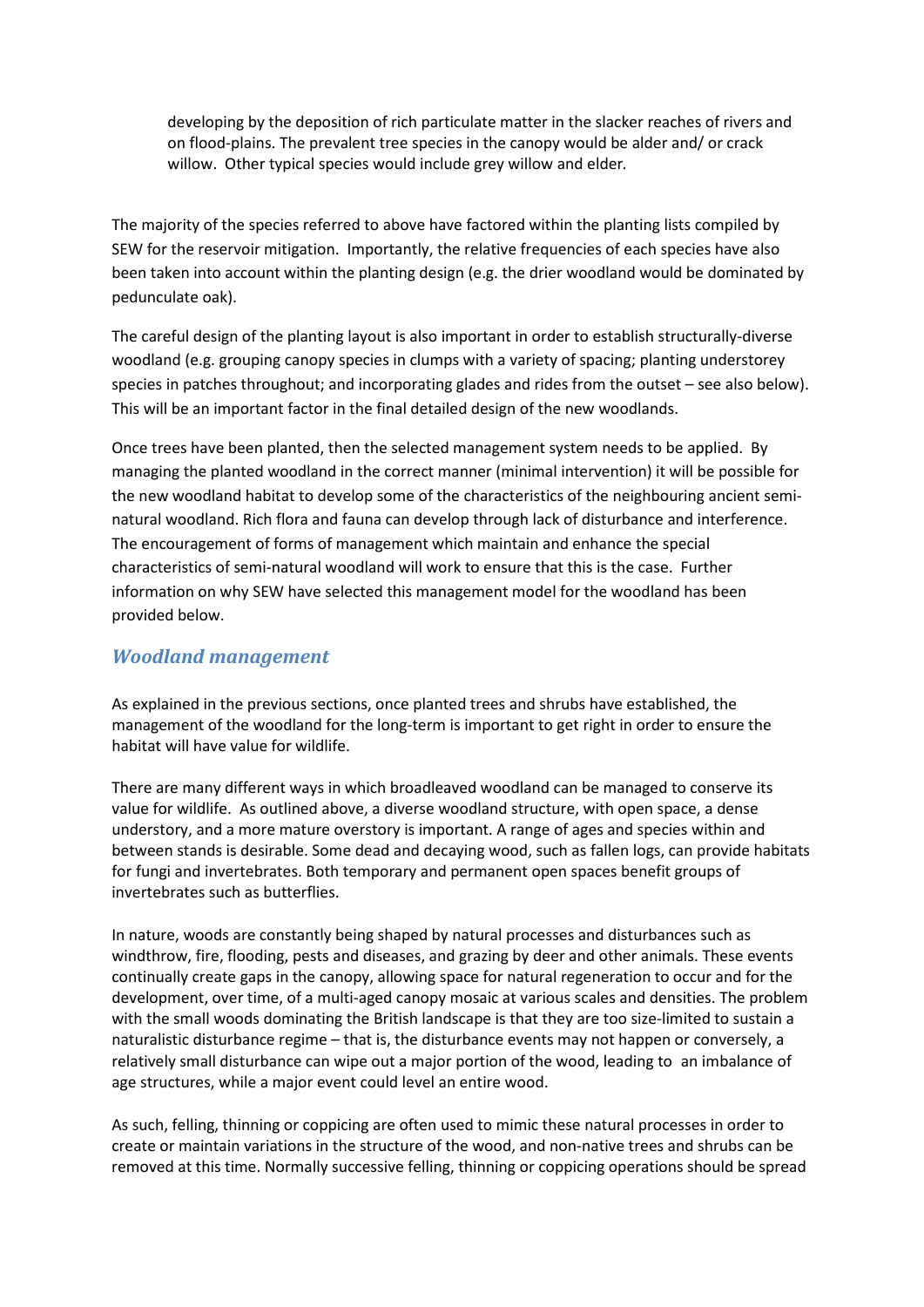through the wood to promote diversity, but where there is open space adjacent plots should be worked to encourage the spread of species that are only weakly mobile.

# **What is the management system selected by SEW for the southern corridor woodland to achieve the mitigation required for the Reservoir and net biodiversity gain?**

Once newly-planted trees are established, a variety of different management systems could be applied to the woodland, depending on the long-term vision and objectives for the habitat. The management system required to establish mature high canopy woodland has been summarised below.

In order to achieve these objectives for the 'connectivity woodland' in the southern corridor, the optimal management system is seen as high forest. SEW would plan to undertake some minimal 'selective system' intervention, particularly initially as planted trees grow, involving occasional selective and light-touch thinning to allow light through to the canopy floor. In addition, there would be ongoing management of glades and rides in order to ensure sufficient diversity in the mosaic of habitats present. The eventual aim is for a self-maintaining and managing woodland system.



### **Figure 3. Example of a ride within high canopy woodland**

Initially, planting will be even-aged. In this case, the structure will gradually diversify over time as subordinate trees are suppressed by their dominant neighbours – i.e. the same trees that would normally be removed in thinning operations or cut back during coppicing – creating a deadwood resource. At the same time, gaps will begin to appear in the canopy through natural disturbances – wind, squirrel damage, etc., creating more deadwood. Eventually these gaps will increase in size until the point is reached where enough light filters through the ageing canopy to allow tree seedlings and a shrub layer to develop from sources dispersed from within or outside the wood. This is the beginning of an embryonic uneven-aged structure, with old trees, deadwood, young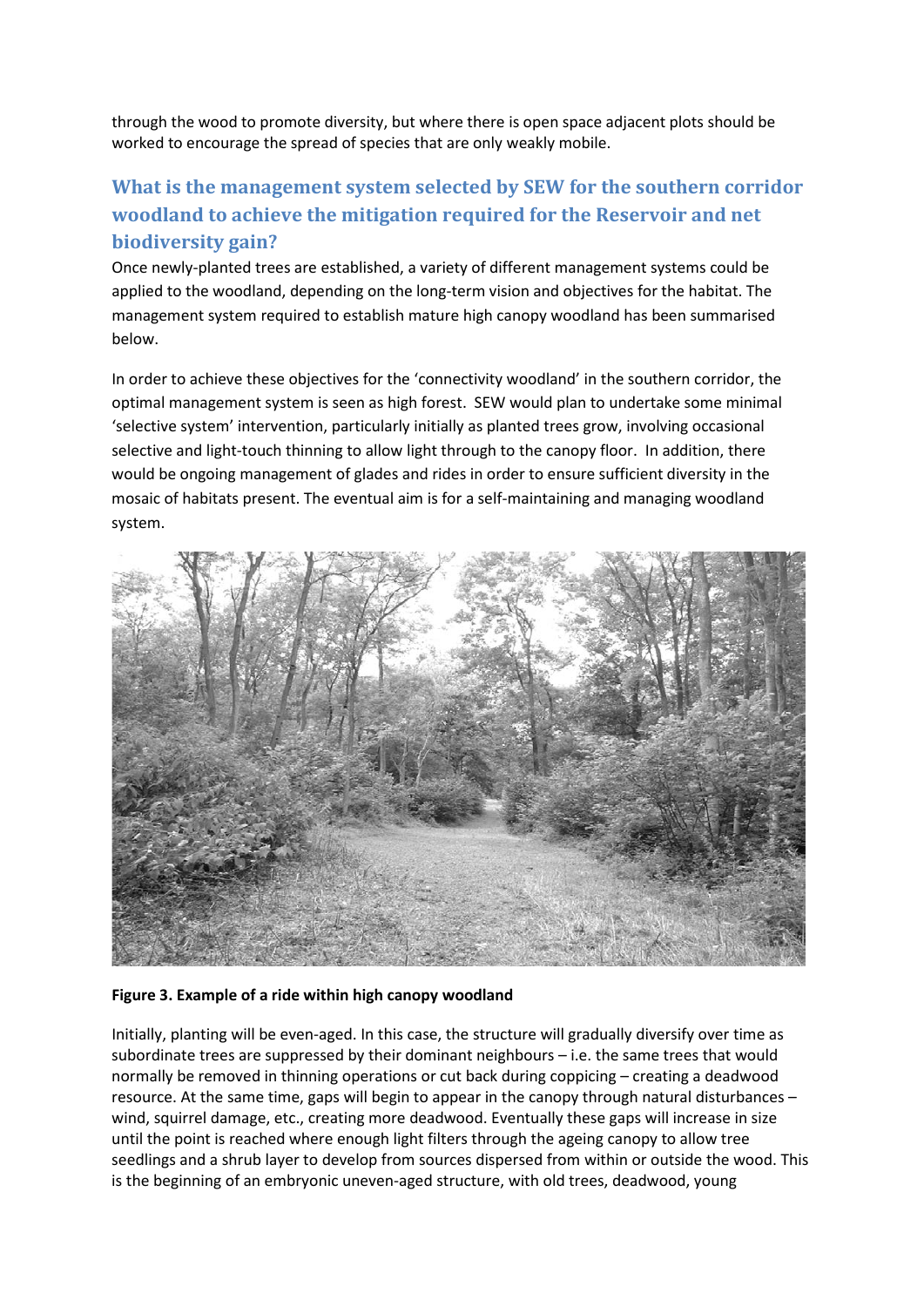regeneration and thickets represented, but it may take 50–100 years to reach this stage, depending on the starting point. Importantly, this management system is capable of developing two of the most important features identified for biodiverse woodland: structural and age diversity; and abundance of standing and fallen deadwood.



Uneven-aged woodland - many wildlife habitats because of high diversity



### **Figure 4. The importance of deadwood and age structure in woodland**

### **Conclusion**

This document has demonstrated the the characteristics of landscape scale woodland mitigation proposed by SEW and how it can be delivered, as well as the intrinsic relationship between specific woodland management requirements and the reality of achieving the required biodiversity, landscape and amenity benefits required by SEW and its consultees.